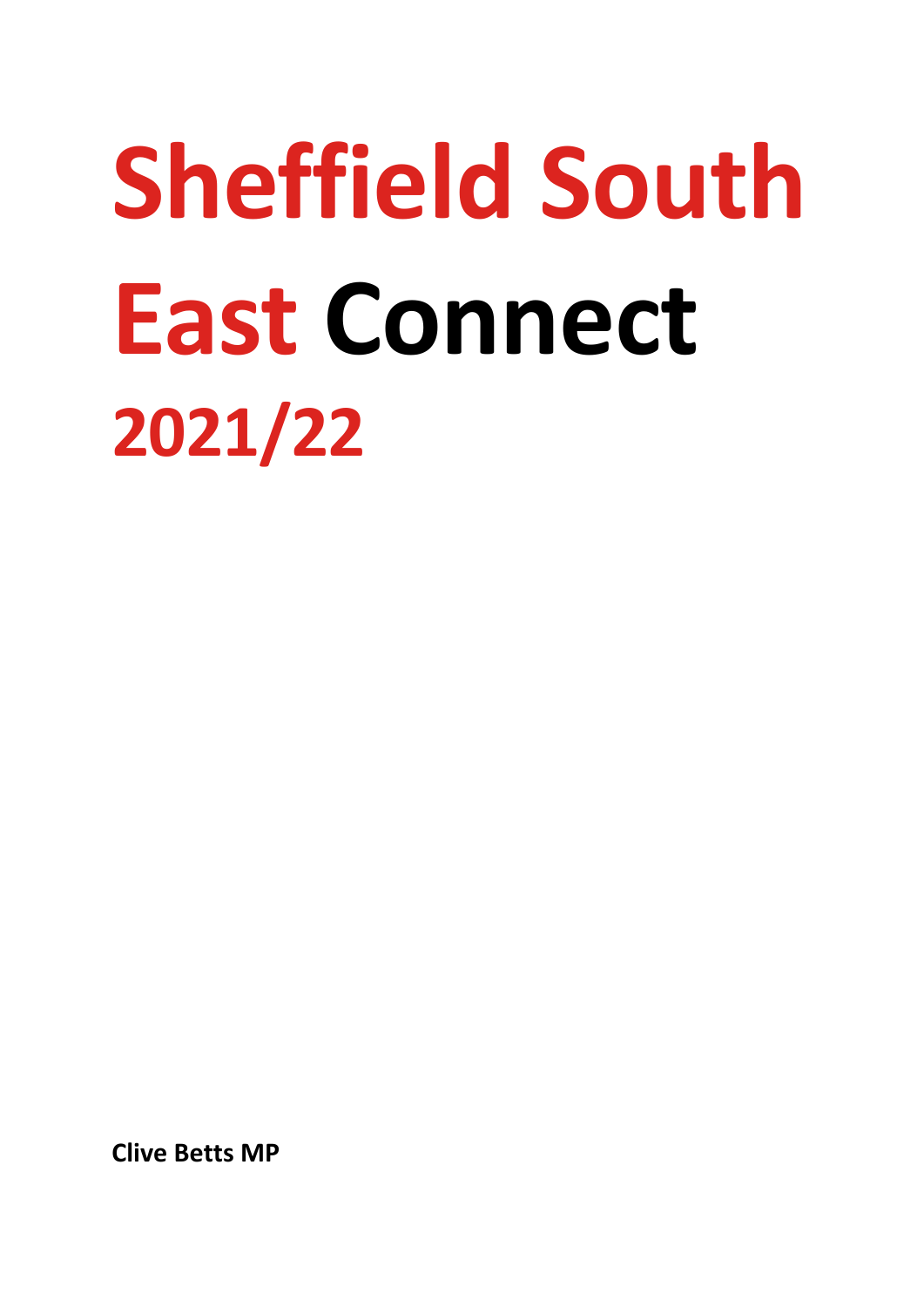#### **Introduction**

Welcome to the second Sheffield South East Connect report. Following the success and engagement with the launch of Sheffield South East Connect last year my team and I have decided to run this survey and report as an annual fixture. This will hopefully allow a constantly evolving picture of the issues facing the constituency and the priorities my constituents want raised at both a local and national level.

This year I have also been wanting to provide a more personalised survey that reflects the current circumstances and difficulties constituents are facing. This has meant as well as the usual questions on priorities I have also asked constituents about their experience of the pandemic and the cost-ofliving crisis we are currently experiencing.

I have broken up this year's report into two sections: findings from the survey and their context and then the work I am doing on these issues throughout this coming year alongside my other commitments.

The first section on the findings will present the data in a clear and accessible way for people to understand the priorities and issues constituents have alongside contextual information as to how these issues have arisen in the first place.

In the second part of the report I will discuss what I have been doing over the past year as well as the year ahead in relation to the priorities raised by constituents, both in Parliament and in Sheffield.

As with last year I would like to thank all those constituents who have responded to my survey. This persistent and evolving conversation as we move through this Parliament is vital and is a huge help to the work my team and I do. I hope you find this report informative and remain engaged with the work I do over the next year.

b f leks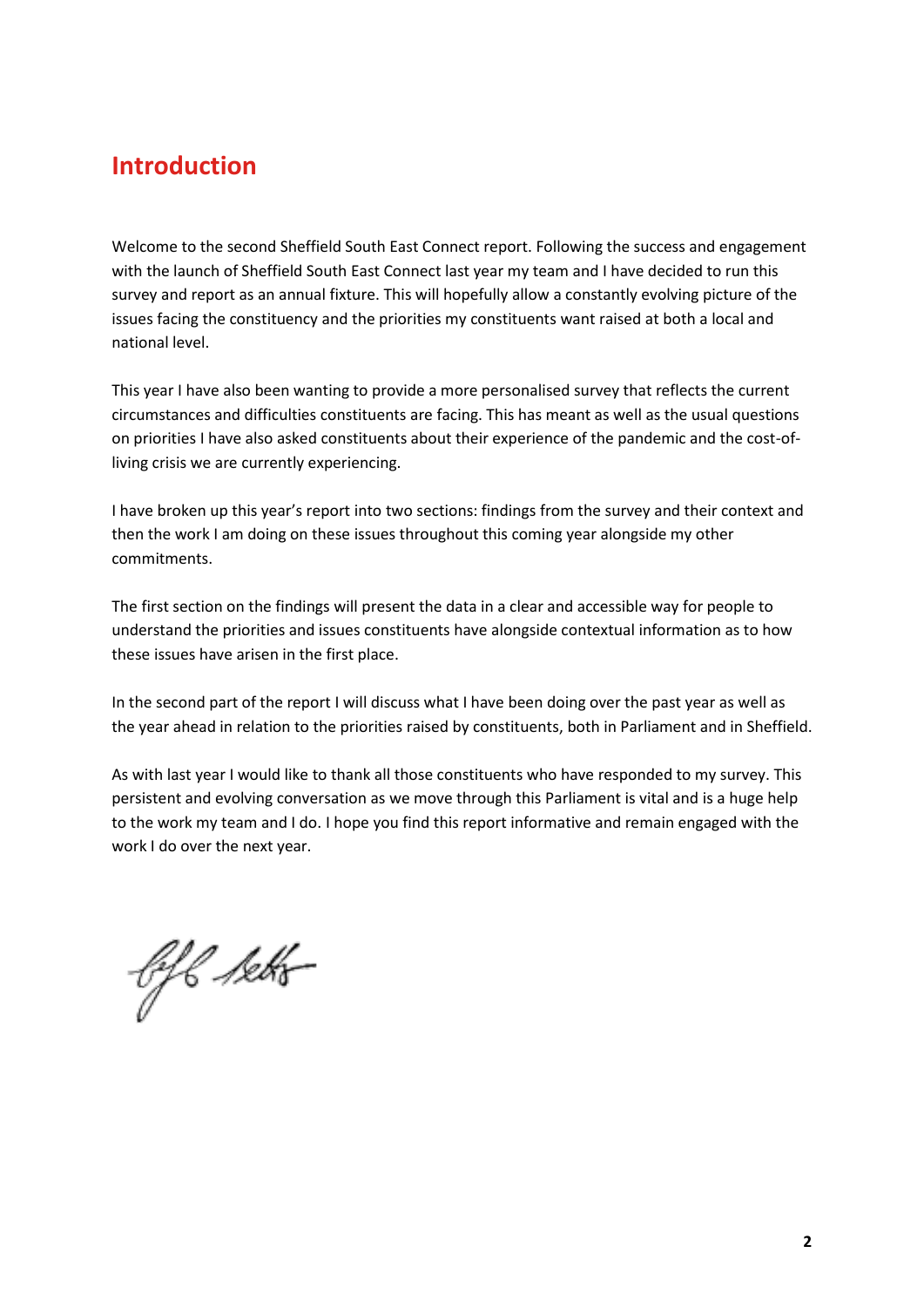### **Findings and response**

This year saw a fairly even split between the wards within Sheffield South East. The only outliers were Birley and Darnall, as Richmond currently only has a small portion of its ward in the constituency. The survey also saw a concentration of 45–65-year-olds responding, although 23.8% were over 65 and 23.9% were 30-45. There is clearly a need to get better representation from younger generations and my team and I will like look into this for the next survey.

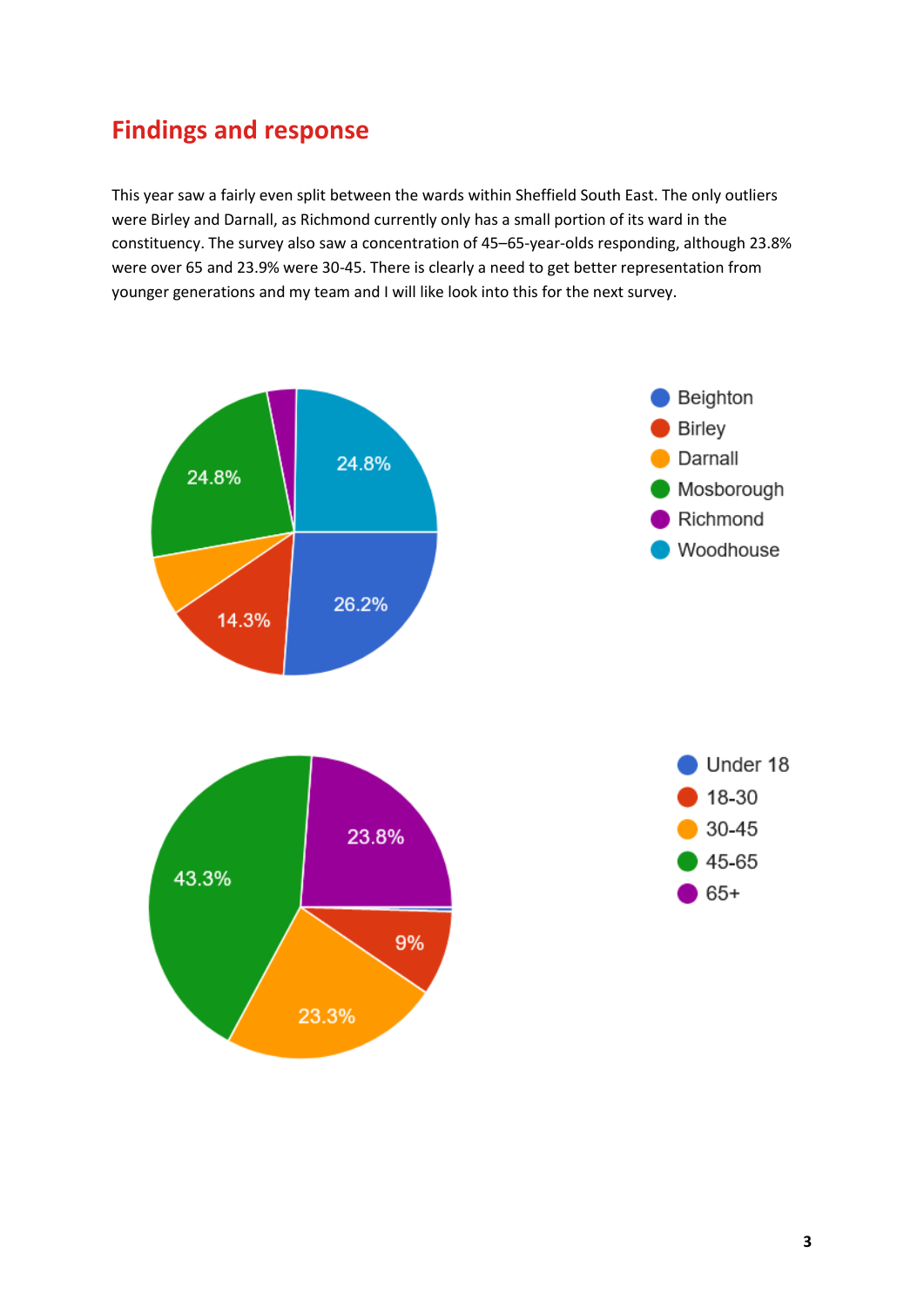When asked what three issues I should prioritise nationally the clear front runner was the NHS with just under half of all respondents saying it should be a priority. This was followed by Poverty and Inequality and Crime in second and third respectively, although Care for the Elderly, Climate Change and Education all came very close to third place.

This remains similar to last year and really does reflect the huge challenges still facing the country, alongside a government that have wasted another year trying to address these problems. In some cases, it is even worse than last year. Just two examples; crime is up 14% and NHS waiting times are the highest on record and only set to increase to ten million by 2024. This is a depressing case of our government taking us backwards and not forwards, so it does not surprise me that these two issues remain top concerns for constituents.

Poverty and inequality also remains in the top three. This is a sad inditement of current national policy, but it also reflects the hardships many are experiencing. There was much the Government could have done to prevent his, for instance I voted against the Universal Credit cut, but the Conservative majority voted it through.

We also need to remember that a significant number of people in poverty are in work. This should never be the case. The implicit deal of employment should always be that for our labour and time we are compensated with enough to not be wanting for food, warmth or other basic necessities.

However, in the UK right now that is simply not the case. There are millions in work who even with that source of income cannot get by and are faced with choices no individual or family should have to make. In response to this I am backing a new deal for work that I'll set out in the next section.

When it came to priorities locally Crime, Council Services and Local Environment and Green Spaces were the clear top three priorities constituents wanted me to focus on.

Green spaces have been a huge safety net for many in the pandemic as a way of getting outside and helping their mental health through isolation and loneliness. We need to maintain their value and importance within our communities. We are facing the threat of the Government seeking an aggressive housing target for Sheffield, enforcing the construction of 13,000 extra homes than planned, they previously already set a target of 40,000 so in total there is a target of 53,000 homes. This will mean the Council will have to make some tough decisions, but I want to make sure that green spaces are protected as much as possible despite these challenging circumstances. Council services similarly have been the linchpin for our resilience in the pandemic, not only providing support and coordination with track and trace (doing a far better job than the Government and their dodgy contracts), but also in providing protection for the most vulnerable to the virus via adult and child social care. Despite the Government saying they would do whatever it takes to support these efforts they have not covered the significant money spent by local authorities, including Sheffield, in protecting our most vulnerable.

This means that while needing funding and support Sheffield City Council is having to navigate an incredibly difficult budget to meet the pressures of the pandemic and the delivery of its legal obligations to these key areas.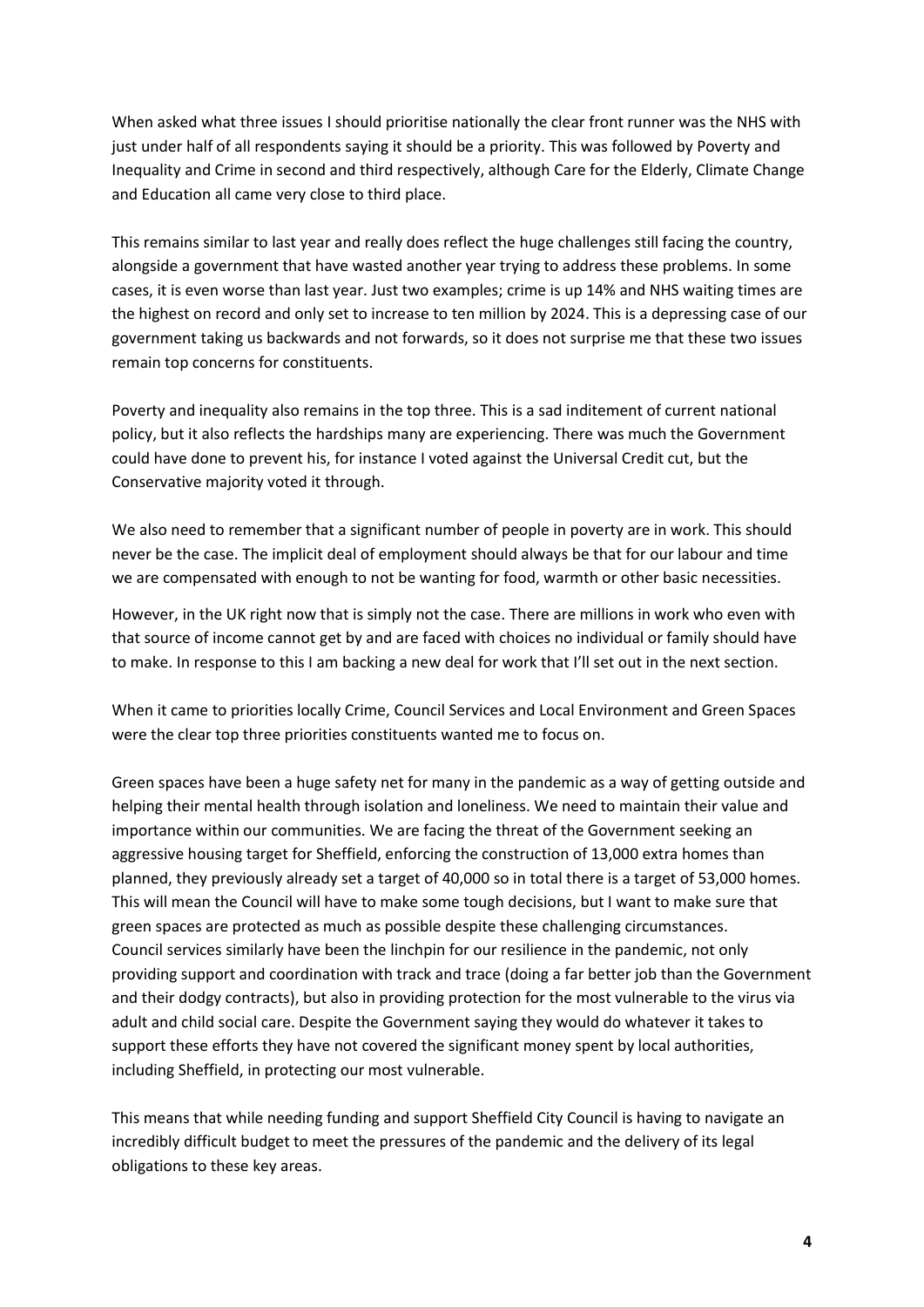Locally crime has continued to be an issue, particularly low level anti-social behaviour and speeding. I'll go into more detail about these in the next section, but both are being driven by a lack of funding and consequently a lack of officers on the street. While there has been a slowdown in the rate of cuts the legacy of austerity proves that this cannot be solved overnight with a pledge to hire new officers. These officers need experience and resources to be able to tackle the issues facing their local areas.

This year I also asked some more current questions which also had interesting responses.

When it came to what Sheffield South East residents' concerns about Covid-19 going into 2022 there were some very stark results with the 31% of respondents saying they were worried most about the impact on mental health. Impact on non-Covid health problems was also the other leading answer given by respondents.

With the looming cost of living crisis back in October which we are only seeing intensify I wanted to get an early read from constituents to see if they were already experiencing difficulties or were worried about them in future.

Alarmingly only 26% of respondents were not worried with rising energy prices, the universal credit cut and energy and supply shortages. All other respondents were worried with one or more of the listed issues. Highest of those was rising energy prices which was something over 50% of respondents said they were affected by.

84% of respondents said that they did not believe Government is spending its budget in the right places which was reflected in the next question where 73% of individuals said that Government should be spending more money on a combination of local government, policing, social care, health and climate change.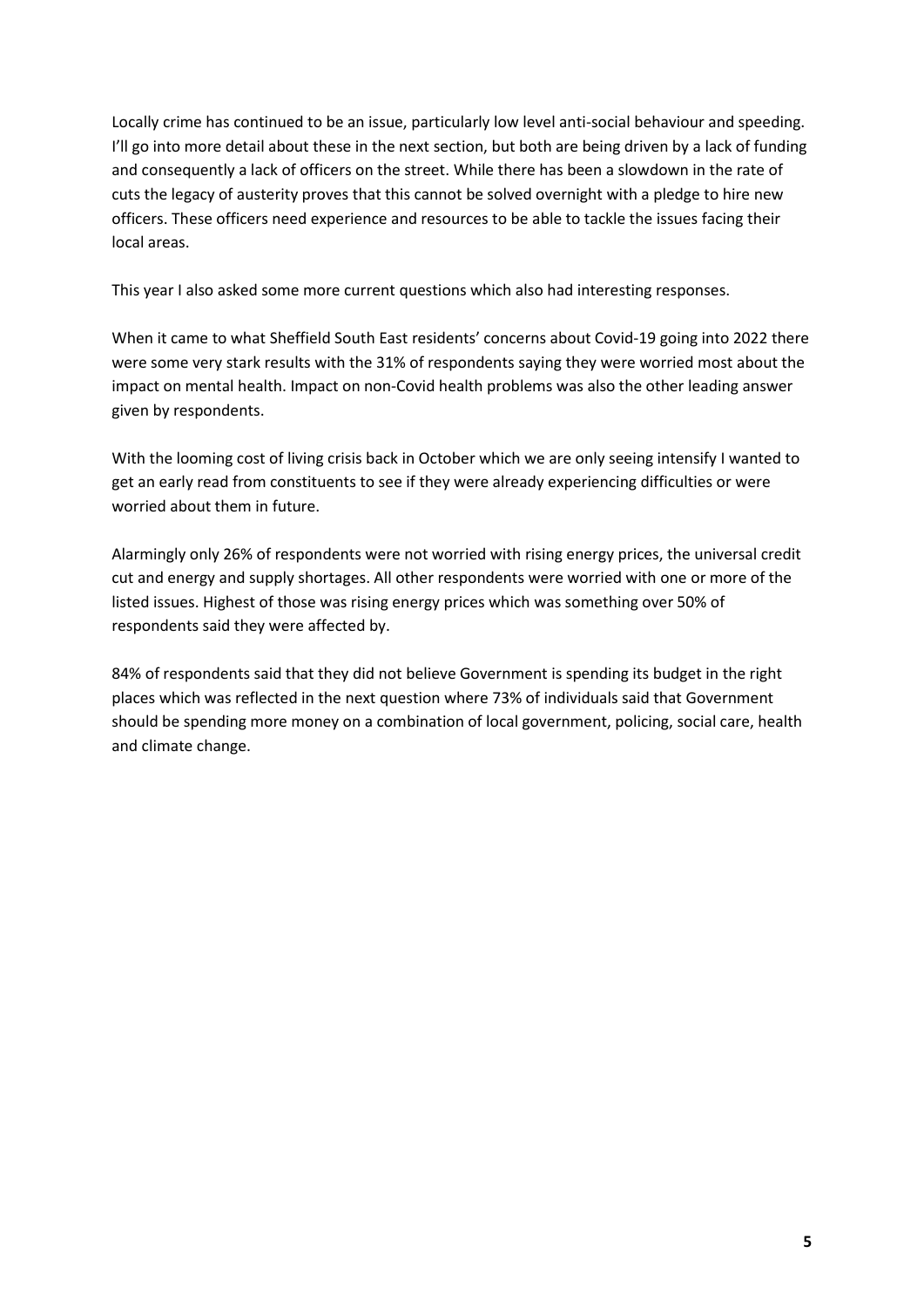#### **Going Forward**

This year should all be about recovery from the pandemic and combating a cost-of-living crisis. This is being hampered nationally by the Conservative Government who are presiding over a high tax and low growth economy. Currently our productivity is nowhere near where it should be with Germany producing in four days what we do in five. This needs to change. We need to kickstart growth and I will support legislation and policies that give the necessary investment to develop our economy as well as strengthening our public services.

In terms of the more pressing problems around cost of living I am committed to campaigning for a freeze to VAT on energy bills and targeted support for the poorest in our society, funded by a windfall tax on the big energy companies. Already this year we have seen the big six energy firms make over £1 billion in profits and in 2020 they made £3 billion. We can't expect ordinary people to shoulder the costs of souring energy bills while this ludicrous profit is being made.

Frustratingly the only measures the Government have announced on this is a £200 loan that will be paid back from 2023 over the course of five years and a one of reduction of £150 in council tax. This has been estimated to not even cover half the expected cost for the average household this year alone. This really is not enough, and I am anticipating even more casework related to the cost of living in my inbox over the coming months.

Locally I will be focusing my attention to supporting local businesses and organisations, continuing the work from last year of encouraging investment into the constituency, particularly in Attercliffe where we are starting to see a real transformation into becoming a hub for advanced industry and cutting-edge research. I am excited to this alongside the new South Yorkshire Mayor and the LEP (Local Enterprise Partnership).

I have already had encouraging meetings on this front and am glad to see the support of both local businesses and Sheffield City Council. They have made great use of the grants available to them to get the initial investment in the area to support further investment.

Recently as well the micro-pub that I supported has opened in Mosborough High Street which is great to see. Revitalising and reimagining our High Streets is a huge task for the next decade as we move away from department stores. These sorts of ventures will be key to that success, so I am looking forward to supporting Craftworks and similar ventures across the constituency.

In a similar vain myself, Councillor Tony Downing and community activist Samantha Nicholson were able to secure Christmas lights for Mosborough High Street and we are hoping for hanging baskets and other features to help brighten up the area and make it desirable for customers to visit the local businesses.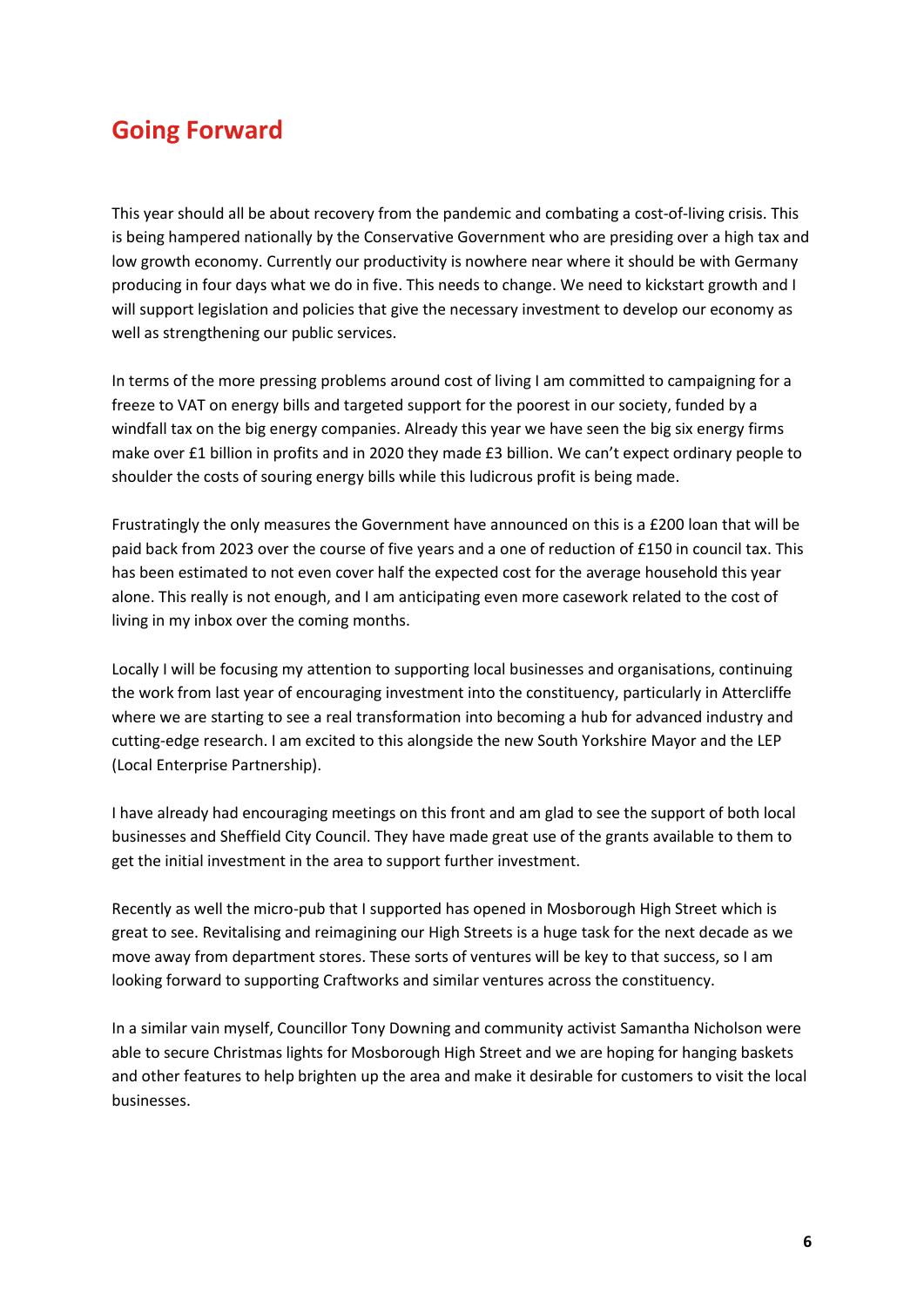These are some of the first steps in my work with businesses to help them recover from the pandemic and I will continue to have these conversations going forward. I regularly deal with businesses as well as constituents in my casework as well, so if you own a business and think I can help then do get in touch.

I will also be following up on ongoing concerns around speeding and anti-social behaviour.

On the former I am pleased to finally see the launch of the Mosborough Speeding Review being carried out by Councillor Tony Downing and Police and Crime Commissioner Andy Billings.

The type of speeding plaguing the constituency remains split between boy racers who are incredibly difficult to track down and everyday drivers thinking they can get away with it. The boy racers drive dangerously at high speeds in stolen vehicles, or vehicles with fake plates or no plates at all. This means speed cameras cannot curb this sort of speeding. It is also the case that often officers are unable to pursue due to the risk a chase would cause innocent bystanders. This is why we need to see the off-road teams who serve all South Yorkshire in our area as much as possible. They are trained and equipped to deal with this exact problem and make real progress in catching people in the act, with the expertise and training to chase them down if needed.

The latter can be stopped with consistent action, but this needs to be backed up with funding from Government. I will be pushing for both in the year ahead. In particular a speed camera situated near the British Oak.

Andy Billings as Police and Crime Commissioner and Chief Inspectors has done a great job expanding this part of the force, but it started with only one team for the whole of South Yorkshire. Thanks to Alan's work that has been doubled to two teams that cover the area with hopefully more to follow.

When it comes to anti-social behaviour, I am glad to see that Sheffield City Council has been receptive to my concerns and those of my constituents and this year they will be rolling out Council officers attached to the new Local Area Committees to deal with this issue, alongside fly-tipping across the constituency. I will be seeing how these new roles perform over the next year, but I believe positions focused on these two sole issues will make a significant difference in the responsiveness of these problems locally with officers dedicated to combating them.

The police still face huge pressure. Only the other day I was reading how South Yorkshire Police teams were having to apply for money to work overtime to deal with ongoing crime in their areas. This should not be something they have to wait in uncertainty to secure, they need the proper funding and resources to do their job and be seen and approachable by members of the public.

I look forward to pushing for measures to help better equip and resource local police teams to tackling community crimes like ASB.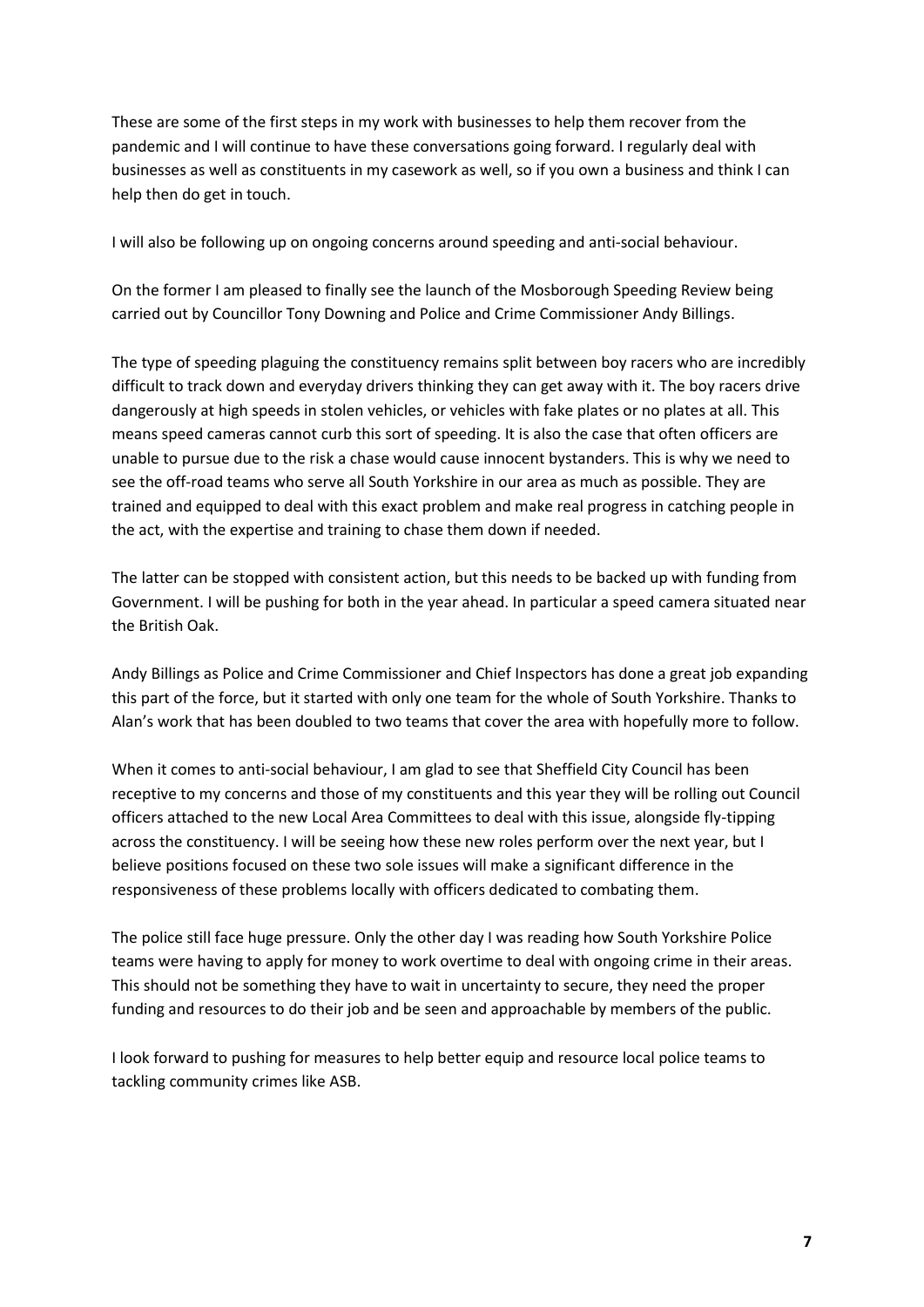I am also hoping on spending time this year looking at protecting our local green spaces. The Government have set a very aggressive target of building an extra 13,000 extra homes in Sheffield than the originally planned 40,000 as mentioned previously. This will force the Council to make some very difficult decisions as to where these new homes will be. Put simply there is not enough brownfield sites, or investment in decontaminating the soil so they are suitable for residential zoning. I will be pushing for more funding to allow this, as well as more residential properties in the city centre as we see a shift in how our High Streets work with a fall of the retail sector in this area.

That is why in Parliament I am challenging the Government on their current strategy and calling on the Secretary of State for Levelling up, Housing and Communities to radically reform planning legislation so local authorities and the communities they represent have a greater say in how their areas are developed. The Secretary of State also needs to provide the funding to develop brownfield sites to be built on, thereby protecting valuable greenbelt land.

I will also continue to work with green groups across the constituency and further the work we have made on developing the Ochre Dyke Green Corridor running from Waterthorpe through to Beighton. I am also aiming to run a consultation on local green issues given the concern from residents at both climate change and the local green areas locally with the support of local green groups.

I am also hoping to work closely with Oliver Coppard who I am sure will win the support of South Yorkshire on his platform to bring in high paid jobs and expand the tram network for the region. He has ambitious plans, particularly around public controlled buses which I am excited to see become a reality for Sheffield and South Yorkshire. The fact that London gets over three times more spending per head than Yorkshire is an outrage, and I am glad Oliver is fighting our corner for better transport.

When it comes to Parliament, I remain committed as chair of the Levelling Up, Housing and Communities Select Committee. This year we will be continuing our work on cladding. We maintain our fundamental position that no leaseholders should have to pay for any work that they did not cause and knew nothing about. The Government's current plans simply aren't strong enough and we need to see wealthy developers pay out to repair the buildings they have built, or when the companies no longer exist the Government should step in.

Alongside cladding we will also be undertaking work on social housing and what levelling up actually means.

The recent reports by ITV showing the squalor of some social housing in this country have been deeply disturbing which is why myself and the Select Committee felt we had to work on this issue. As we come to rely on social housing providers more, we need to ensure that they are acting responsibly and hold them to a high standard. Our Select Committee work will hopefully help legislation arrive that succeeds in these areas for the benefit of the most vulnerable in our society. It should also be noted that the private rented sector is even worse, despite being more expensive, and also needs to be addressed.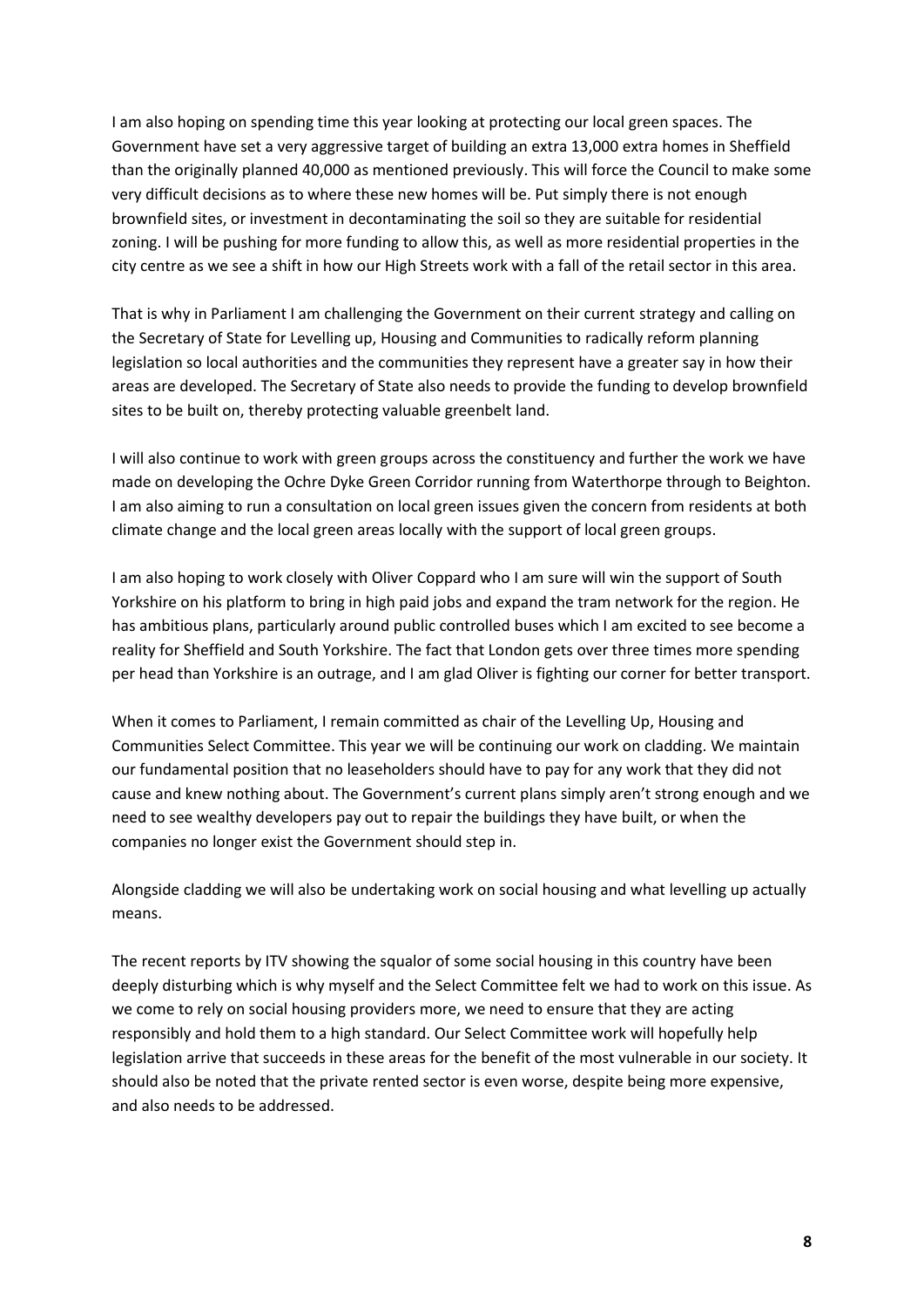Levelling up has begun to take shape following the Government's white paper, but its ambition still exceeds what the Government has currently announced, and the Select Committee will be exploring that gap and why the Government aren't providing any real funding or powers to help transform left behind communities.

In order to ensure a strong recover and end in work poverty I will be spending my Parliamentary time supporting a new deal for work which would seek to radically reform our current system with better pay, better conditions and full employment rights from day one alongside an end to zero hour contracts and fire and rehire.

I also remain committed to my position on providing local authorities with adequate funding to best serve their community and I will continue to use my Parliamentary time to call out this fact in the Commons. Right now, local authorities have been hit hardest by austerity and fundamentally let down by a lack of Government support during the pandemic. Without this funding levelling up will never happen and Council's will be forced to raise Council Tax on residents.

As always, this work will be in addition to my usual duties on behalf of individual constituents and the cases that they seek my help with. If you or your family or friends think my office can help with a particular case do get in touch.